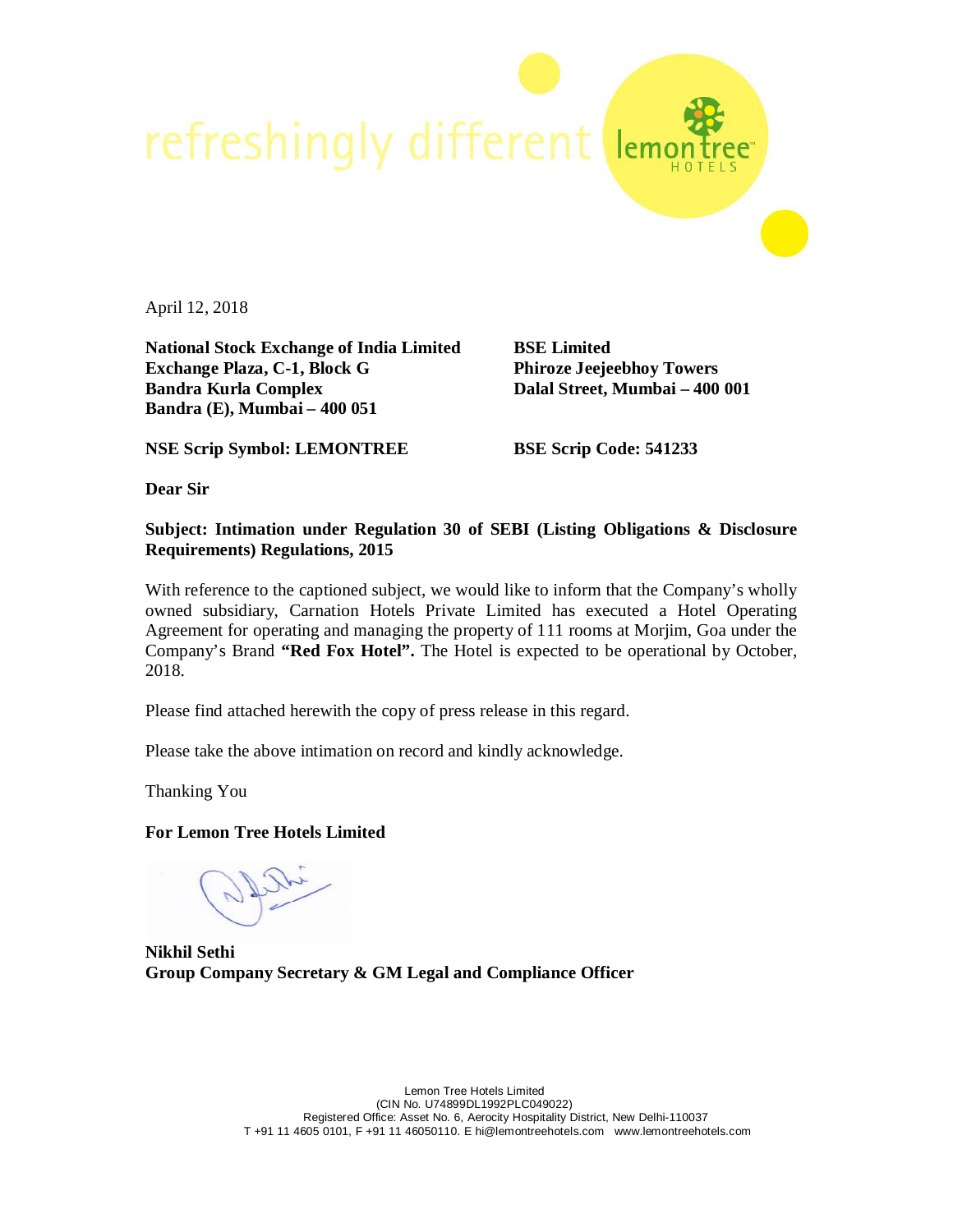

## **Lemon Tree Hotels scores a hat-trick in Goa**

*Doubles its inventory in the city by inking a management contract for a Red Fox hotel in Morjim*

**New Delhi, April 12, 2018**: Carnation Hotels, the wholly owned subsidiary and management arm of Lemon Tree Hotels Limited has signed an operating agreement for the groups' first Red Fox hotel in Morjim, Goa with M/s Unicorn Real Estate. With this signing, Lemon Tree Hotels doubles its consolidated inventory in the city.

Red Fox Hotel, Goa will have 111 rooms and will cater to the leisure travelers looking for a pocket friendly experience in Goa. The hotel is strategically located just a stone's throw from the scenic Morjim beach known for the fabled Olive Ridley Turtles and the Golden sands.

The hotel will be refurbished and renovated as per the Lemon Tree brand standards in the next few months and is expected to open its doors to guests by October, 2018.

Lemon Tree Group operates 3 brands - Lemon Tree Premier (upper midscale), Lemon Tree Hotels (midscale) & Red Fox by Lemon Tree Hotels (economy). It currently owns and operates 48 hotels in 30 cities aggregating  $\sim$  4900 rooms as on March 31, 2018.

The group already has two hotels in Candolim, Goa- Lemon Tree Amarante Beach Resort, a 65-room midscale resort and Lemon Tree Hotel, Candolim a 34-room hotel, just 5 minutes from the beach. With this signing, Lemon Tree's combined inventory in Goa moves up to 210 rooms, thereby providing its discerning guests with another refreshing stay option in the city to have a truly relaxing holiday.

With the signing of this contract, Lemon Tree Hotels Limited now has a development pipeline of 3096 rooms in 27 hotels across 22 new cities of India.

 $\_$  ,  $\_$  ,  $\_$  ,  $\_$  ,  $\_$  ,  $\_$  ,  $\_$  ,  $\_$  ,  $\_$  ,  $\_$  ,  $\_$  ,  $\_$  ,  $\_$  ,  $\_$  ,  $\_$  ,  $\_$  ,  $\_$  ,  $\_$  ,  $\_$  ,  $\_$  ,  $\_$  ,  $\_$  ,  $\_$  ,  $\_$  ,  $\_$  ,  $\_$  ,  $\_$  ,  $\_$  ,  $\_$  ,  $\_$  ,  $\_$  ,  $\_$  ,  $\_$  ,  $\_$  ,  $\_$  ,  $\_$  ,  $\_$  ,

*For more information, please contact:*